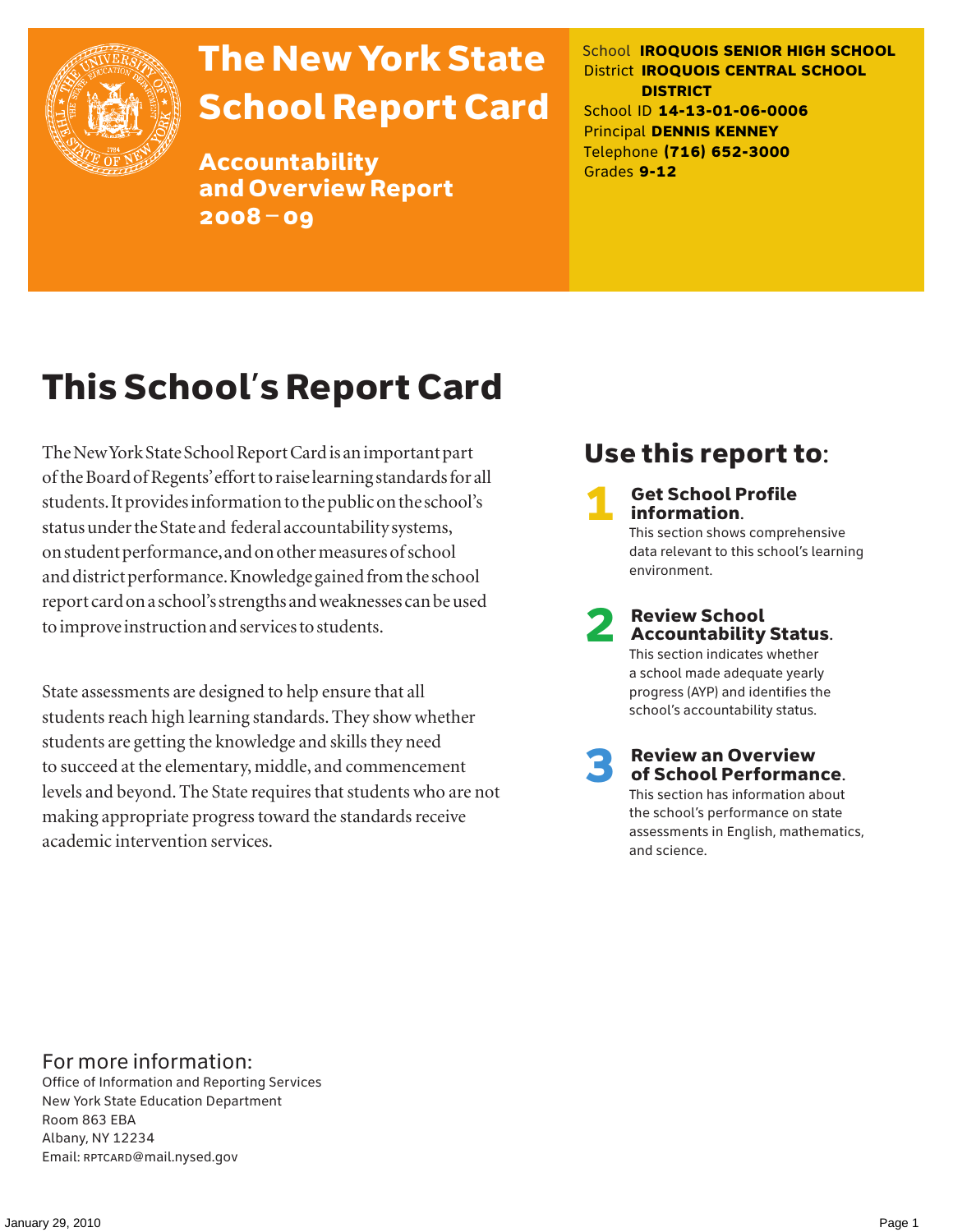School **IROQUOIS SENIOR HIGH SCHOOL** District **IROQUOIS CENTRAL SCHOOL DISTRICT** School ID **14-13-01-06-0006**

### School Profile

This section shows comprehensive data relevant to this school's learning environment, including information about enrollment, average class size, and teacher qualifications.

### Enrollment

|                            | $2006 - 07$ | $2007 - 08$ | $2008 - 09$ |
|----------------------------|-------------|-------------|-------------|
| Pre-K                      | 0           | 0           | 0           |
| Kindergarten               | 0           | $\mathbf 0$ | 0           |
| Grade 1                    | 0           | 0           | 0           |
| Grade 2                    | 0           | 0           | 0           |
| Grade 3                    | 0           | 0           | 0           |
| Grade 4                    | 0           | 0           | 0           |
| Grade 5                    | 0           | 0           | 0           |
| Grade 6                    | 0           | 0           | 0           |
| <b>Ungraded Elementary</b> | 0           | 0           | 0           |
| Grade 7                    | 0           | 0           | 0           |
| Grade 8                    | 0           | 0           | 0           |
| Grade 9                    | 276         | 249         | 229         |
| Grade 10                   | 232         | 273         | 254         |
| Grade 11                   | 283         | 238         | 270         |
| Grade 12                   | 257         | 282         | 241         |
| <b>Ungraded Secondary</b>  | 0           | 0           | 0           |
| Total K-12                 | 1048        | 1042        | 994         |

### Enrollment Information

*Enrollment* counts are as of Basic Educational Data System (BEDS) day, which is typically the first Wednesday of October of the school year. Students who attend BOCES programs on a part-time basis are included in a school's enrollment. Students who attend BOCES on a full-time basis or who are placed full time by the district in an out-of-district placement are not included in a school's enrollment. Students classified by schools as "pre-first" are included in first grade counts.

### Average Class Size

|                       | $2006 - 07$ | $2007 - 08$ | $2008 - 09$ |
|-----------------------|-------------|-------------|-------------|
| <b>Common Branch</b>  |             |             |             |
| Grade 8               |             |             |             |
| English               |             |             |             |
| <b>Mathematics</b>    |             |             |             |
| Science               |             |             |             |
| Social Studies        |             |             |             |
| Grade 10              |             |             |             |
| English               | 26          | 26          | 25          |
| <b>Mathematics</b>    | 19          | 19          | 20          |
| Science               | 22          | 22          | 24          |
| <b>Social Studies</b> | 24          | 24          | 22          |

### Average Class Size Information

*Average Class Size* is the total registration in specified classes divided by the number of those classes with registration. *Common Branch* refers to self-contained classes in Grades 1–6.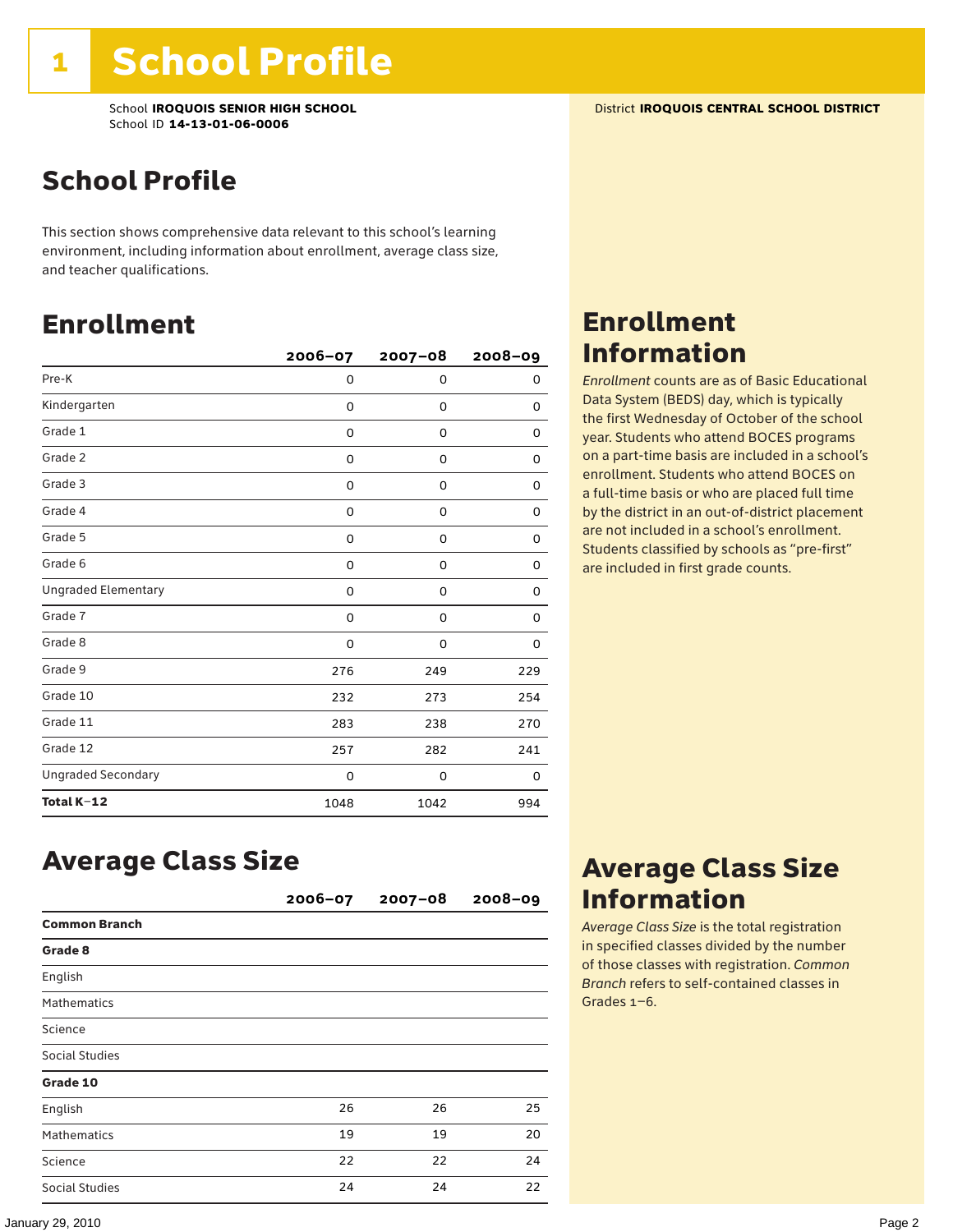### Demographic Factors

|                                                    |                | 2006-07 |              | $2007 - 08$ |     | 2008–09 |
|----------------------------------------------------|----------------|---------|--------------|-------------|-----|---------|
|                                                    | #              | %       | #            | %           | #   | %       |
| Eligible for Free Lunch                            | 53             | 5%      | 55           | 5%          | 60  | 6%      |
| Reduced-Price Lunch                                | 50             | 5%      | 56           | 5%          | 44  | 4%      |
| Student Stability*                                 |                | 96%     |              | 99%         |     | 100%    |
| Limited English Proficient                         | 0              | 0%      | 0            | 0%          | 2   | 0%      |
| <b>Racial/Ethnic Origin</b>                        |                |         |              |             |     |         |
| American Indian or Alaska Native                   | $\mathbf{1}$   | 0%      | $\mathbf{1}$ | 0%          | 1   | 0%      |
| <b>Black or African American</b>                   | 4              | 0%      | 9            | 1%          | 9   | 1%      |
| Hispanic or Latino                                 | $\overline{7}$ | 1%      | 4            | 0%          | 4   | 0%      |
| Asian or Native<br>Hawaiian/Other Pacific Islander | 4              | 0%      | 5            | 0%          | 5   | 1%      |
| White                                              | 1032           | 98%     | 1023         | 98%         | 975 | 98%     |
| Multiracial                                        | 0              | 0%      | 0            | 0%          | 0   | 0%      |

\* Available only at the school level.

### Attendance and Suspensions

|                            |    | $2005 - 06$   |    | $2006 - 07$   |    | $2007 - 08$   |  |
|----------------------------|----|---------------|----|---------------|----|---------------|--|
|                            | #  | $\frac{0}{6}$ | #  | $\frac{0}{6}$ | #  | $\frac{0}{0}$ |  |
| Annual Attendance Rate     |    | 96%           |    | 95%           |    | 95%           |  |
| <b>Student Suspensions</b> | 29 | 3%            | 40 | 4%            | 68 | 7%            |  |

### Demographic Factors Information

*Eligible for Free Lunch* and *Reduced*-*Price Lunch* percentages are determined by dividing the number of approved lunch applicants by the Basic Educational Data System (BEDS) enrollment in full-day Kindergarten through Grade 12. *Eligible for Free Lunch* and *Limited English Proficient* counts are used to determine *Similar Schools* groupings within a *Need*/*Resource Capacity* category. *Student Stability* is the percentage of students in the highest grade in a school who were also enrolled in that school at any time during the previous school year. (For example, if School A, which serves Grades 6–8, has 100 students enrolled in Grade 8 this year, and 92 of those 100 students were also enrolled in School A last year, the stability rate for the school is 92 percent.)

### Attendance and Suspensions Information

*Annual Attendance Rate* is determined by dividing the school's total actual attendance by the total possible attendance for a school year. A school's actual attendance is the sum of the number of students in attendance on each day the school was open during the school year. Possible attendance is the sum of the number of enrolled students who should have been in attendance on each day the school was open during the school year. *Student Suspension* rate is determined by dividing the number of students who were suspended from school (not including in-school suspensions) for one full day or longer anytime during the school year by the Basic Educational Data System (BEDS) day enrollments for that school year. A student is counted only once, regardless of whether the student was suspended one or more times during the school year.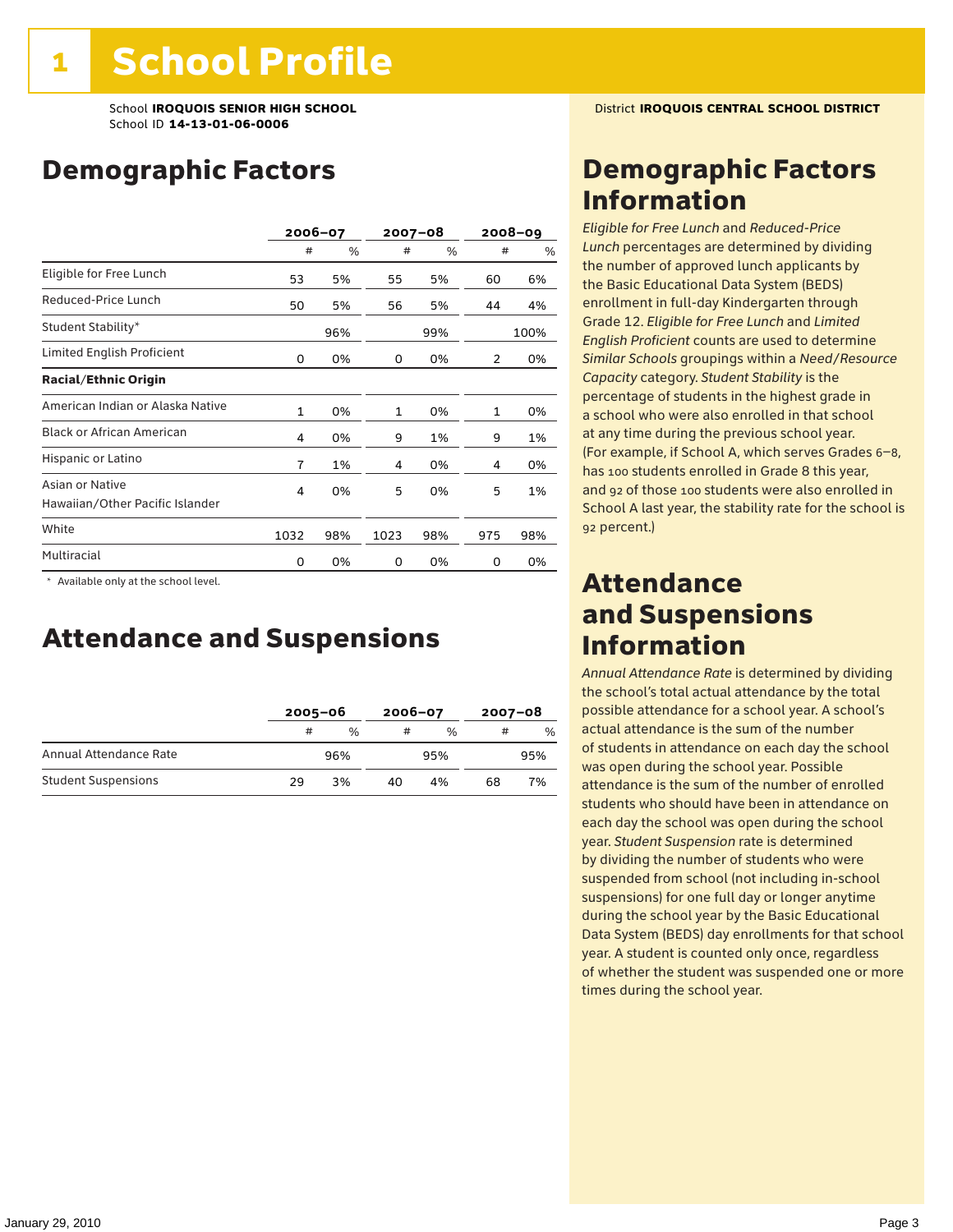### Teacher Qualifications

|                                                                 | $2006 - 07$ | $2007 - 08$ | $2008 - 09$ |
|-----------------------------------------------------------------|-------------|-------------|-------------|
| <b>Total Number of Teachers</b>                                 | 66          | 67          | 69          |
| Percent with No Valid<br>Teaching Certificate                   | 0%          | 0%          | 0%          |
| Percent Teaching Out<br>of Certification                        | 0%          | 0%          | 1%          |
| Percent with Fewer Than<br>Three Years of Experience            | 11%         | 13%         | 9%          |
| Percentage with Master's Degree<br>Plus 30 Hours or Doctorate   | 6%          | 6%          | 4%          |
| <b>Total Number of Core Classes</b>                             | 269         | 297         | 289         |
| Percent Not Taught by<br><b>Highly Qualified Teachers</b>       | 0%          | 0%          | 0%          |
| <b>Total Number of Classes</b>                                  | 316         | 320         | 338         |
| Percent Taught by Teachers Without<br>Appropriate Certification | 1%          | 1%          | 2%          |

### Teacher Turnover Rate

|                                                                       | 2005-06 | 2006-07 | 2007-08 |
|-----------------------------------------------------------------------|---------|---------|---------|
| Turnover Rate of Teachers with Fewer<br>than Five Years of Experience | በ%      | 25%     | 13%     |
| Turnover Rate of All Teachers                                         | 15%     | 12%     | 7%      |

### Staff Counts

|                                       | $2006 - 07$ | $2007 - 08$ | $2008 - 09$ |
|---------------------------------------|-------------|-------------|-------------|
| <b>Total Other Professional Staff</b> | 6           |             |             |
| Total Paraprofessionals*              | N/A         | N/A         | N/A         |
| <b>Assistant Principals</b>           |             |             |             |
| Principals                            |             |             |             |

\* Not available at the school level.

### Teacher Qualifications Information

The *Percent Teaching Out of Certification* is the percent doing so more than on an incidental basis; that is, the percent teaching for more than five periods per week outside certification.

*Core Classes* are primarily K-6 common branch, English, mathematics, science, social studies, art, music, and foreign languages. To be *Highly Qualified*, a teacher must have at least a Bachelor's degree, be certified to teach in the subject area, and show subject matter competency.

### Teacher Turnover Rate Information

*Teacher Turnover Rate* for a specified school year is the number of teachers in that school year who were not teaching in the following school year divided by the number of teachers in the specified school year, expressed as a percentage.

### Staff Counts **Information**

*Other Professionals* includes administrators, guidance counselors, school nurses, psychologists, and other professionals who devote more than half of their time to non-teaching duties. Teachers who are shared between buildings within a district are reported on the district report only.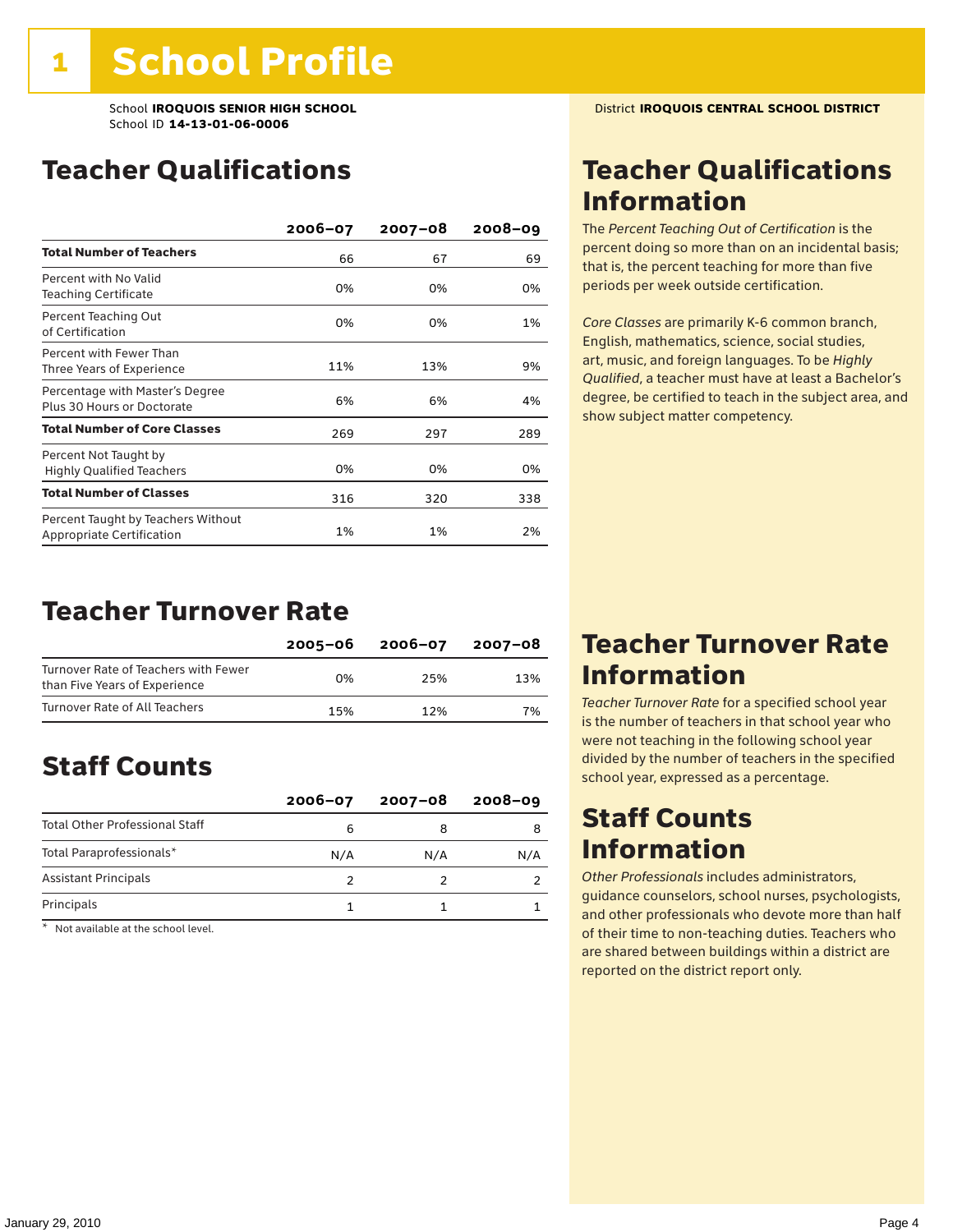### Understanding How Accountability Works in New York State

The federal No Child Left Behind (NCLB) Act requires that states develop and report on measures of student proficiency in 1) English language arts (ELA), in 2) mathematics, and on 3) a third indicator. In New York State in 2008–09, the third indicator is science at the elementary/middle level and graduation rate at the secondary level. Schools or districts that meet predefined goals on these measures are making Adequate Yearly Progress (AYP).



For more information about accountability in New York State, visit: http://www.emsc.nysed.gov/irts/accountability/

#### 1 English Language Arts (ELA)

To make AYP in ELA, every accountability group must make AYP. For a group to make AYP, it must meet the participation *and* the performance criteria.

#### A Participation Criterion

At the elementary/middle level, 95 percent of Grades 3–8 students enrolled during the test administration period in each group with 40 or more students must be tested on the New York State Testing Program (NYSTP) in ELA or, if appropriate, the New York State English as a Second Language Achievement Test (NYSESLAT), or the New York State Alternate Assessment (NYSAA) in ELA. At the secondary level, 95 percent of seniors in 2008–09 in each accountability group with 40 or more students must have taken an English examination that meets the students' graduation requirement.

#### B Performance Criterion

At the elementary/middle level, the Performance Index (PI) of each group with 30 or more continuously enrolled tested students must equal or exceed its Effective Annual Measurable Objective (AMO) or the group must make Safe Harbor. (NYSESLAT is used only for participation.) At the secondary level, the PI of each group in the 2005 cohort with 30 or more members must equal or exceed its Effective AMO or the group must make Safe Harbor. To make Safe Harbor, the PI of the group must equal or exceed its Safe Harbor Target and the group must qualify for Safe Harbor using the third indicator, science or graduation rate.

#### 2 Mathematics

The same criteria for making AYP in ELA apply to mathematics. At the elementary/middle level, the measures used to determine AYP are the NYSTP and the NYSAA in mathematics. At the secondary level, the measures are mathematics examinations that meet the students' graduation requirement.

#### 3 Third Indicator

In addition to English language arts and mathematics, the school must also make AYP in a third area of achievement. This means meeting the criteria in science at the elementary/middle level and the criteria in graduation rate at the secondary level.

Elementary/Middle-Level Science: To make AYP, the All Students group must meet the participation criterion *and* the performance criterion.

#### A Participation Criterion

Eighty percent of students in Grades 4 and/or 8 enrolled during the test administration period in the All Students group, if it has 40 or more students, must be tested on an accountability measure. In Grade 4, the measures are the Grade 4 elementary-level science test and the Grade 4 NYSAA in science. In Grade 8 science, the measures are the Grade 8 middle-level science test, Regents science examinations, and the Grade 8 NYSAA in science.

#### B Performance Criterion

The PI of the All Students group, if it has 30 or more students, must equal or exceed the State Science Standard (100) or the Science Progress Target.

Qualifying for Safe Harbor in Elementary/Middle-Level ELA and Math: To qualify, the group must meet both the participation criterion and the performance criterion in science.

Secondary-Level Graduation Rate: For a school to make AYP in graduation rate, the percent of students in the 2004 graduation-rate total cohort in the All Students group earning a local or Regents diploma by August 31, 2008 must equal or exceed the Graduation-Rate Standard (55%) or the Graduation-Rate Progress Target.

Qualifying for Safe Harbor in Secondary-Level ELA and Math: To qualify, the percent of the 2004 graduation-rate total cohort earning a local or Regents diploma by August 31, 2008 must equal or exceed the Graduation-Rate Standard (55%) or the Graduation-Rate Progress Target for that group.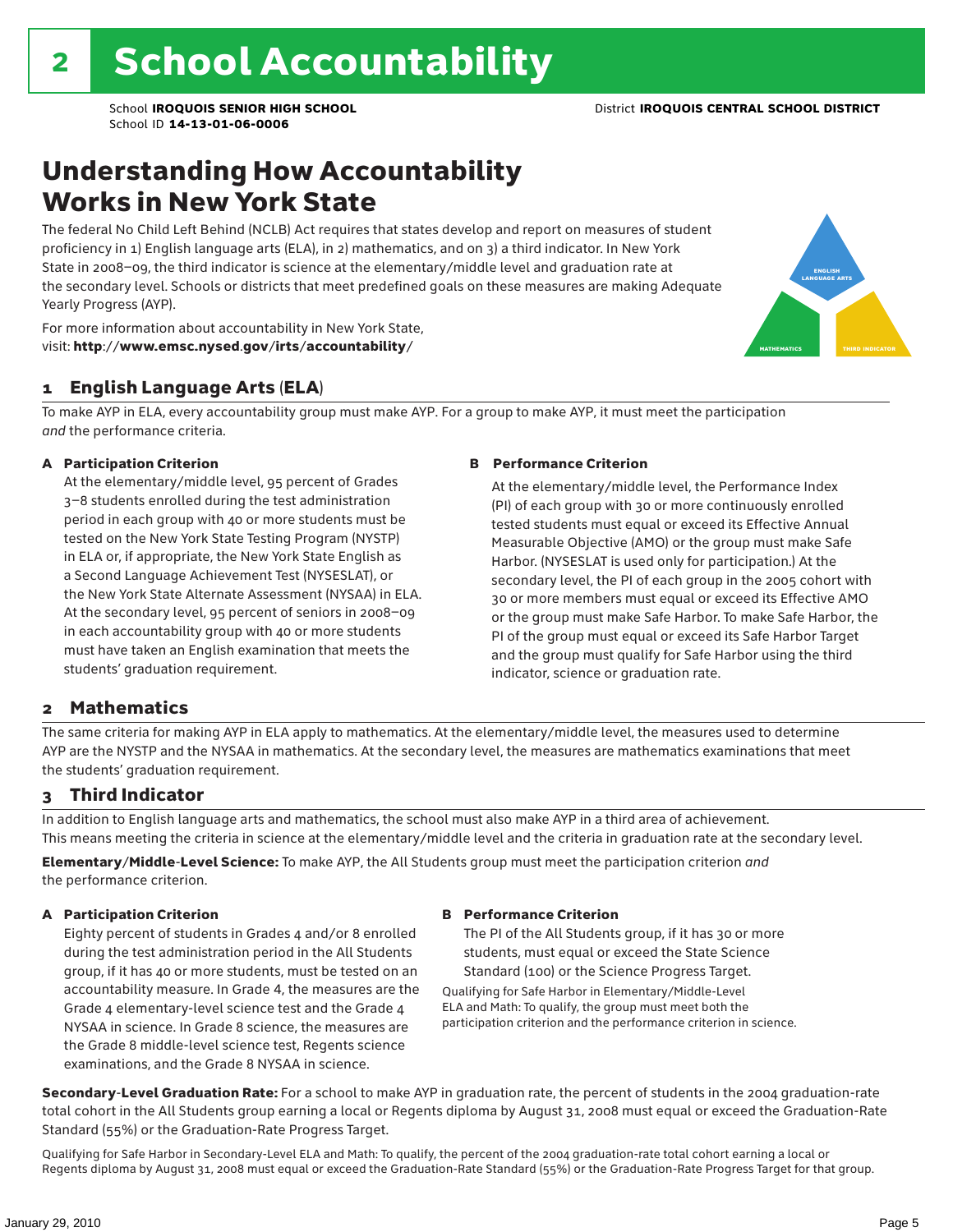### Useful Terms for Understanding Accountability

#### Accountability Cohort for English and Mathematics

The 2005 school accountability cohort consists of all students who first entered Grade 9 anywhere in the 2005–06 school year, and all ungraded students with disabilities who reached their seventeenth birthday in the 2005–06 school year, who were enrolled on October 1, 2008 and did not transfer to a diploma granting program. Students who earned a high school equivalency diploma or were enrolled in an approved high school equivalency preparation program on June 30, 2009, are not included in the 2005 school accountability cohort. The 2005 district accountability cohort consists of all students in each school accountability cohort plus students who transferred within the district after BEDS day plus students who were placed outside the district by the Committee on Special Education or district administrators and who met the other requirements for cohort membership. Cohort is defined in Section 100.2 (p) (16) of the Commissioner's Regulations.

#### Adequate Yearly Progress (AYP)

Adequate Yearly Progress (AYP) indicates satisfactory progress by a district or a school toward the goal of proficiency for all students.

#### Annual Measurable Objective (AMO)

The Annual Measurable Objective (AMO) is the Performance Index (PI) value that signifies that an accountability group is making satisfactory progress toward the goal that 100 percent of students will be proficient in the State's learning standards for English language arts and mathematics by 2013–14. The AMOs for each grade level will be increased as specified in CR100.2(p)(14) and will reach 200 in 2013–14. (See Effective AMO for further information.)

#### Continuously Enrolled Students

At the elementary/middle level, continuously enrolled students are those enrolled in the school or district on BEDS day (usually the first Wednesday in October) of the school year until the test administration period. At the secondary level, all students who meet the criteria for inclusion in the accountability cohort are considered to be continuously enrolled.

#### Effective Annual Measurable Objective (Effective AMO)

The Effective Annual Measurable Objective (Effective AMO) is the Performance Index (PI) value that each accountability group within a school or district is expected to achieve to make Adequate Yearly Progress (AYP). The Effective AMO is the lowest PI that an accountability group of a given size can achieve in a subject for the group's PI not to be considered significantly different from the AMO for that subject. If an accountability group's PI equals or exceeds the Effective AMO, it is considered to have made AYP. A more complete definition of Effective AMO and a table showing the PI values that each group size must equal or exceed to make AYP are available at www.emsc.nysed.gov/irts.

#### Graduation-Rate Total Cohort

This term is defined on the graduation-rate accountability page.

#### Performance Index (PI)

A Performance Index is a value from 0 to 200 that is assigned to an accountability group, indicating how that group performed on a required State test (or approved alternative) in English language arts, mathematics, or science. Student scores on the tests are converted to four performance levels, from Level 1 to Level 4. (See performance level definitions on the Overview Summary page.) At the elementary/middle level, the PI is calculated using the following equation:

100 × [(Count of Continuously Enrolled Tested Students Performing at Levels 2, 3, and 4 + the Count at Levels 3 and 4) ÷ Count of All Continuously Enrolled Tested Students]

At the secondary level, the PI is calculated using the following equation:

100 × [(Count of Cohort Members Performing at

Levels 2, 3, and 4 + the Count at Levels 3 and 4)  $\div$  Count of All Cohort Members]

A list of tests used to measure student performance for accountability is available at www.emsc.nysed.gov/irts.

#### Progress Target

For accountability groups below the State Standard in science or graduation rate, the Progress Target is an alternate method for making Adequate Yearly Progress (AYP) or qualifying for Safe Harbor in English language arts and mathematics based on improvement over the previous year's performance.

#### Safe Harbor

Safe Harbor provides an alternate means to demonstrate Adequate Yearly Progress (AYP) for accountability groups that do not achieve their Effective Annual Measurable Objectives (AMOs) in English or mathematics.

#### Safe Harbor Targets

The 2008–09 safe harbor targets were calculated using the following equation:

2007–08 PI + (200 – the 2007–08 PI) × 0.10

#### Science Progress Target

The elementary/middle-level 2008–09 Science Progress Target is calculated by adding one point to the 2007–08 PI. The 2009–10 Science Progress Target is calculated by adding one point to the 2008–09 PI. The 2008–09 target is provided for groups whose PI was below the State Science Standard in 2008–09.

#### Science Standard

The criterion value that represents a minimally satisfactory performance in science. In 2008–09, the State Science Standard at the elementary/middle level is a Performance Index (PI) of 100. The Commissioner may raise the State Science Standard at his discretion in future years.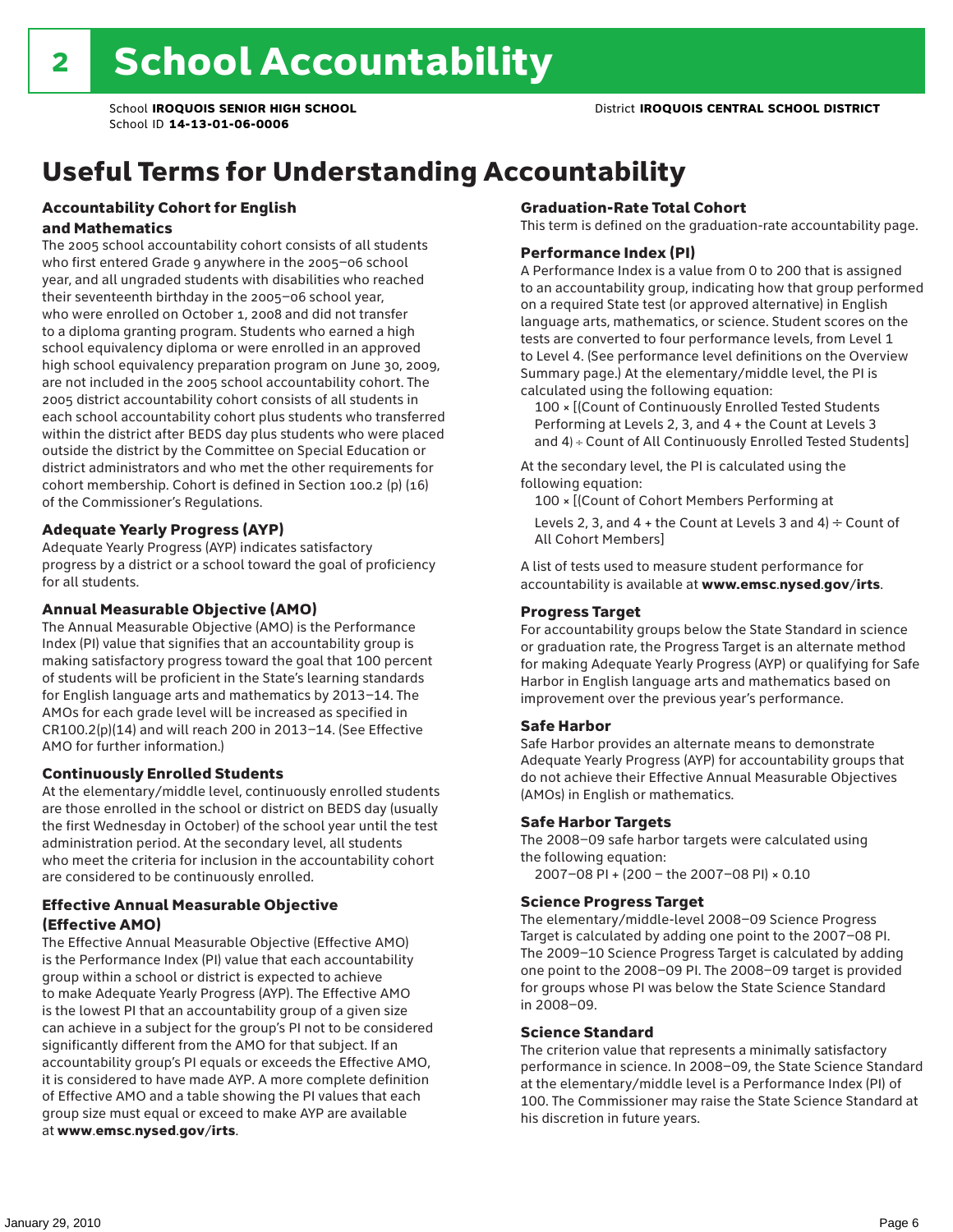### Understanding Your School Accountability Status

New York State has been approved by the United States Department of Education to participate in a differentiated accountability pilot program. Under this program, each public school in the state is assigned an accountability status "phase" (good standing, improvement, corrective action, or restructuring) based on its history of making Adequate Yearly Progress (AYP) and its AYP status in 2008–09. If the school is identified for improvement, corrective action, or restructuring under this program, the school is also assigned to an accountability "category" (basic, focused, or comprehensive) based on the student groups whose failure to make AYP caused the school to be identified or the "measures" for which it was identified.

Accountability measures for schools at the elementary/middle level are English language arts (ELA), mathematics, and science; at the secondary level, they are ELA, mathematics, and graduation rate. A school may be in a different accountability status phase for each measure. The school's overall status is its most advanced New York State accountability phase and its highest category within that phase.

For more information on this program and for this school's 2009–10 accountability status, see http://www.emsc.nysed.gov/irts/accountability/designations/.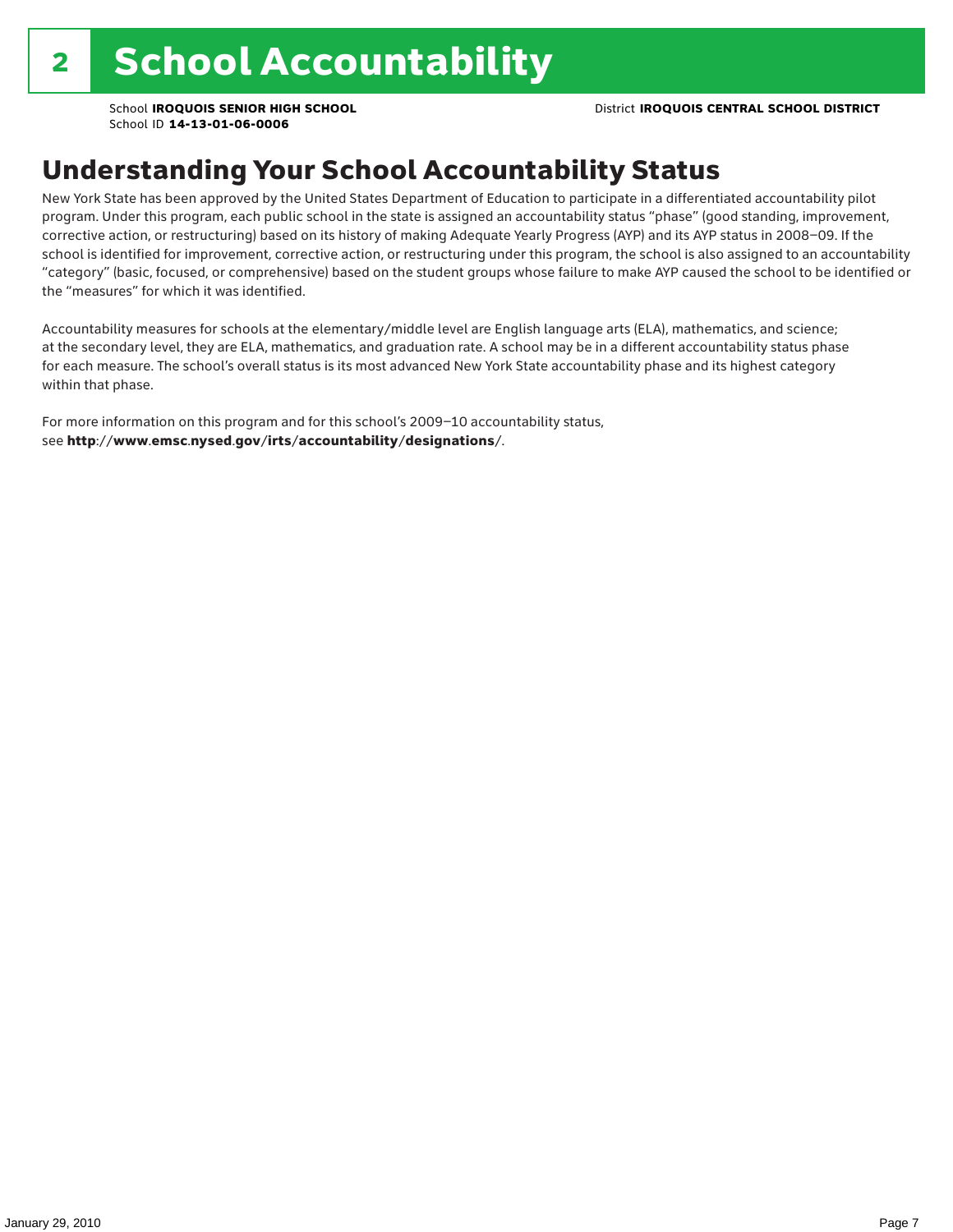# 2 School Accountability

School ID **14-13-01-06-0006**

### Summary

| <b>Overall Accountability</b> |                                                                  |
|-------------------------------|------------------------------------------------------------------|
| Status $(2009 - 10)$          | For this school's 2009-10 accountability status,                 |
|                               | see http://www.emsc.nysed.gov/irts/accountability/designations/. |

| <b>Title I Part A Funding</b> | <b>Years the School Received Title I Part A Funding</b> |             |         |  |  |  |
|-------------------------------|---------------------------------------------------------|-------------|---------|--|--|--|
|                               | 2007-08                                                 | $2008 - 09$ | 2009-10 |  |  |  |
|                               | <b>YES</b>                                              | YES.        | YES     |  |  |  |

#### On which accountability measures did this school make Adequate Yearly Progress (AYP) and which groups made AYP on each measure?

|                                        | <b>Elementary/Middle Level</b> |             |         | <b>Secondary Level</b> |               |                        |  |
|----------------------------------------|--------------------------------|-------------|---------|------------------------|---------------|------------------------|--|
|                                        | English                        |             |         | English                |               |                        |  |
| <b>Student Groups</b>                  | Language Arts                  | Mathematics | Science | Language Arts          | Mathematics   | <b>Graduation Rate</b> |  |
| <b>All Students</b>                    |                                |             |         | v                      | V             | V                      |  |
| <b>Ethnicity</b>                       |                                |             |         |                        |               |                        |  |
| American Indian or Alaska Native       |                                |             |         |                        |               |                        |  |
| <b>Black or African American</b>       |                                |             |         |                        |               |                        |  |
| Hispanic or Latino                     |                                |             |         |                        |               |                        |  |
| Asian or Native Hawaiian/Other Pacific |                                |             |         |                        |               |                        |  |
| Islander                               |                                |             |         |                        |               |                        |  |
| White                                  |                                |             |         |                        |               |                        |  |
| Multiracial                            |                                |             |         |                        |               |                        |  |
| <b>Other Groups</b>                    |                                |             |         |                        |               |                        |  |
| <b>Students with Disabilities</b>      |                                |             |         | v                      |               |                        |  |
| Limited English Proficient             |                                |             |         |                        |               |                        |  |
| <b>Economically Disadvantaged</b>      |                                |             |         |                        |               |                        |  |
| <b>Student groups making</b>           |                                |             |         |                        |               |                        |  |
| AYP in each subject                    |                                |             |         | $\vee$ 3 of 3          | $\vee$ 3 of 3 | $\vee$ 1 of 1          |  |

#### AYP Status

Made AYP

✔SH Made AYP Using Safe Harbor Target

✘ Did Not Make AYP

— Insufficient Number of Students to Determine AYP Status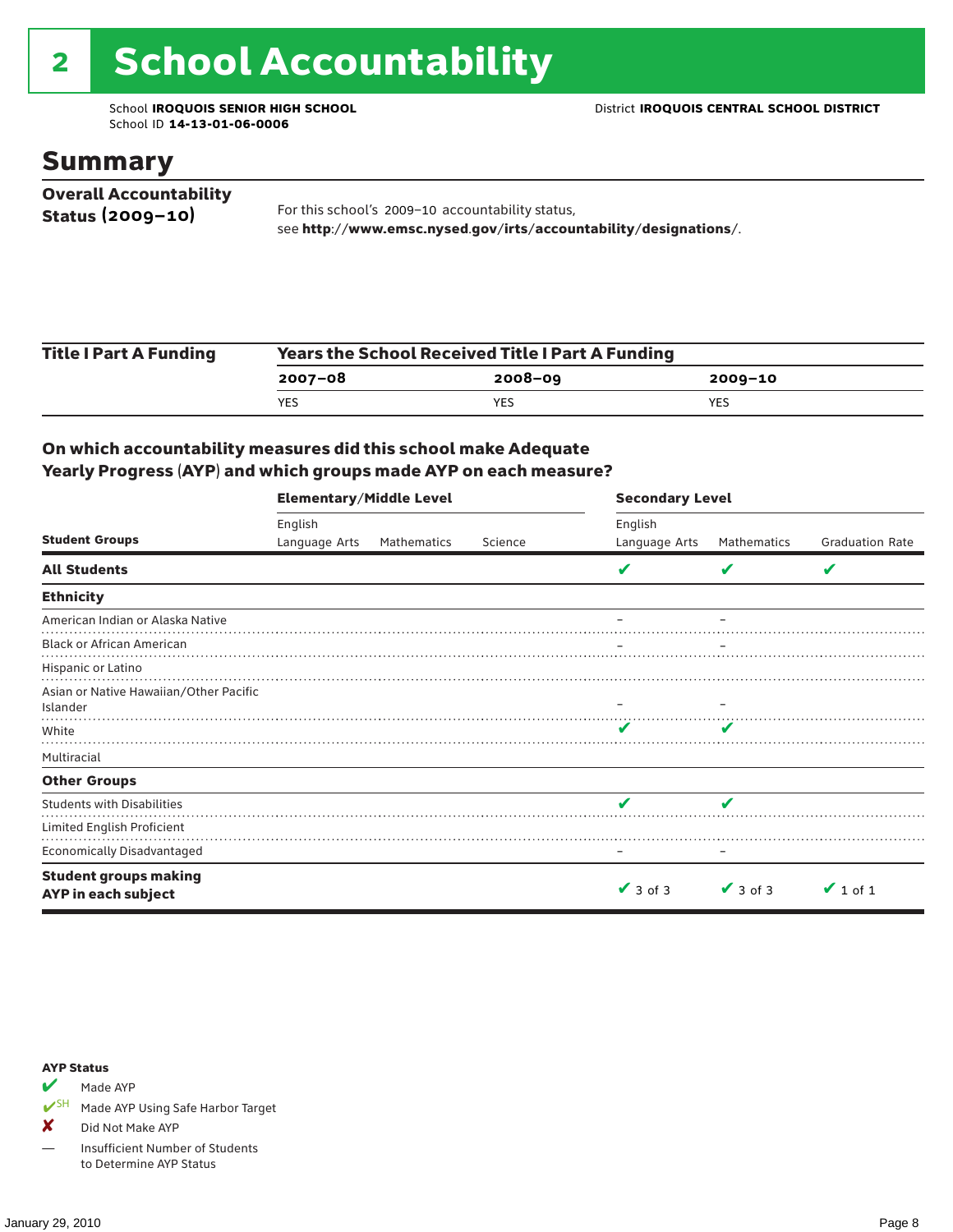### **Secondary-Level English Language Arts**

| <b>Accountability Status</b><br>for This Subject |        | For this school's 2009-10 accountability status,<br>see http://www.emsc.nysed.gov/irts/accountability/designations/. |  |  |
|--------------------------------------------------|--------|----------------------------------------------------------------------------------------------------------------------|--|--|
| $(2009 - 10)$                                    |        |                                                                                                                      |  |  |
| <b>Accountability Measures</b>                   | 3 of 3 | Student groups making AYP in English language arts                                                                   |  |  |
|                                                  | v      | Made AYP                                                                                                             |  |  |

#### How did students in each accountability group perform on **secondary-level English language arts accountability measures?**

|                                                          | <b>AYP</b>    | Participation <sup>2</sup> |            | Test Performance <sup>3</sup> |             | <b>Performance Objectives</b> |                    |             |
|----------------------------------------------------------|---------------|----------------------------|------------|-------------------------------|-------------|-------------------------------|--------------------|-------------|
| <b>Student Group</b>                                     |               | Met                        | Percentage | Met                           | Performance | Effective                     | Safe Harbor Target |             |
| (12th Graders: 2005 Cohort) <sup>1</sup>                 | <b>Status</b> | Criterion                  | Tested     | Criterion                     | Index       | AMO                           | $2008 - 09$        | $2009 - 10$ |
| All Students (236:236)                                   | V             | V                          | 100%       | V                             | 194         | 164                           |                    |             |
| <b>Ethnicity</b>                                         |               |                            |            |                               |             |                               |                    |             |
| American Indian or Alaska Native<br>(1:1)                |               |                            |            |                               |             |                               |                    |             |
| <b>Black or African American</b><br>(2:2)                |               |                            |            |                               |             |                               |                    |             |
| Hispanic or Latino <sup>(0:0)</sup>                      |               |                            |            |                               |             |                               |                    |             |
| Asian or Native Hawaiian/Other Pacific<br>Islander (1:1) |               |                            |            |                               |             |                               |                    |             |
| White (232:232)                                          |               | ✔                          | 100%       | ✔                             | 194         | 164                           |                    |             |
| Multiracial (0:0)                                        |               |                            |            |                               |             |                               |                    |             |
| <b>Other Groups</b>                                      |               |                            |            |                               |             |                               |                    |             |
| Students with Disabilities <sup>4</sup><br>(29:30)       | ✔             |                            |            | V                             | 163         | 154                           |                    |             |
| Limited English Proficient <sup>5</sup>                  |               |                            |            |                               |             |                               |                    |             |
| (0:0)                                                    |               |                            |            |                               |             |                               |                    |             |
| Economically Disadvantaged                               |               |                            |            |                               |             |                               |                    |             |
| (22:22)                                                  |               |                            |            |                               |             |                               |                    |             |
| <b>Final AYP Determination</b>                           | $\vee$ 3 of 3 |                            |            |                               |             |                               |                    |             |

#### **NOTES**

- <sup>1</sup> These data show the count of 12th graders in 2008–09 (used for Participation) followed by the count of students
- in the 2005 cohort (used for Performance).<br>Groups with fewer than 40 students in the 12th grade are not required to meet the participation criterion. If the participation rate of a group fell below 95 percent in 2008–09, the enrollment shown is the sum of 2007–08 and 2008–09 Grade 12 enrollments and the percent tested is the weighted average of the participation rates
- over those two years.  $^3$  For schools with fewer than 30 students in the 2005 cohort, data for 2004 and 2005 cohort members were combined to determine counts and PIs. For schools with 30 or more students in the 2005 cohort in the All Students
- group, groups with fewer than 30 students in the 2005 cohort are not required to meet the performance criterion. <sup>4</sup> If the school failed to make AYP solely because of the performance of students with disabilities, met the 95% participation requirement for this group, and would meet or exceed the AMO for this subject if 34 points were
- added to the PI, then the school is considered to have made AYP for students with disabilities.<br> $^5$  If the count of LEP students is equal to or greater than 30, former LEP students are also included in the performance calculations.
- ‡ This student group did not make AYP in graduation rate; therefore, it did not qualify for Safe Harbor.

Made AYP

Made AYP Using Safe Harbor Target

X Did Not Make AYP

Insufficient Number of Students to Determine AYP Status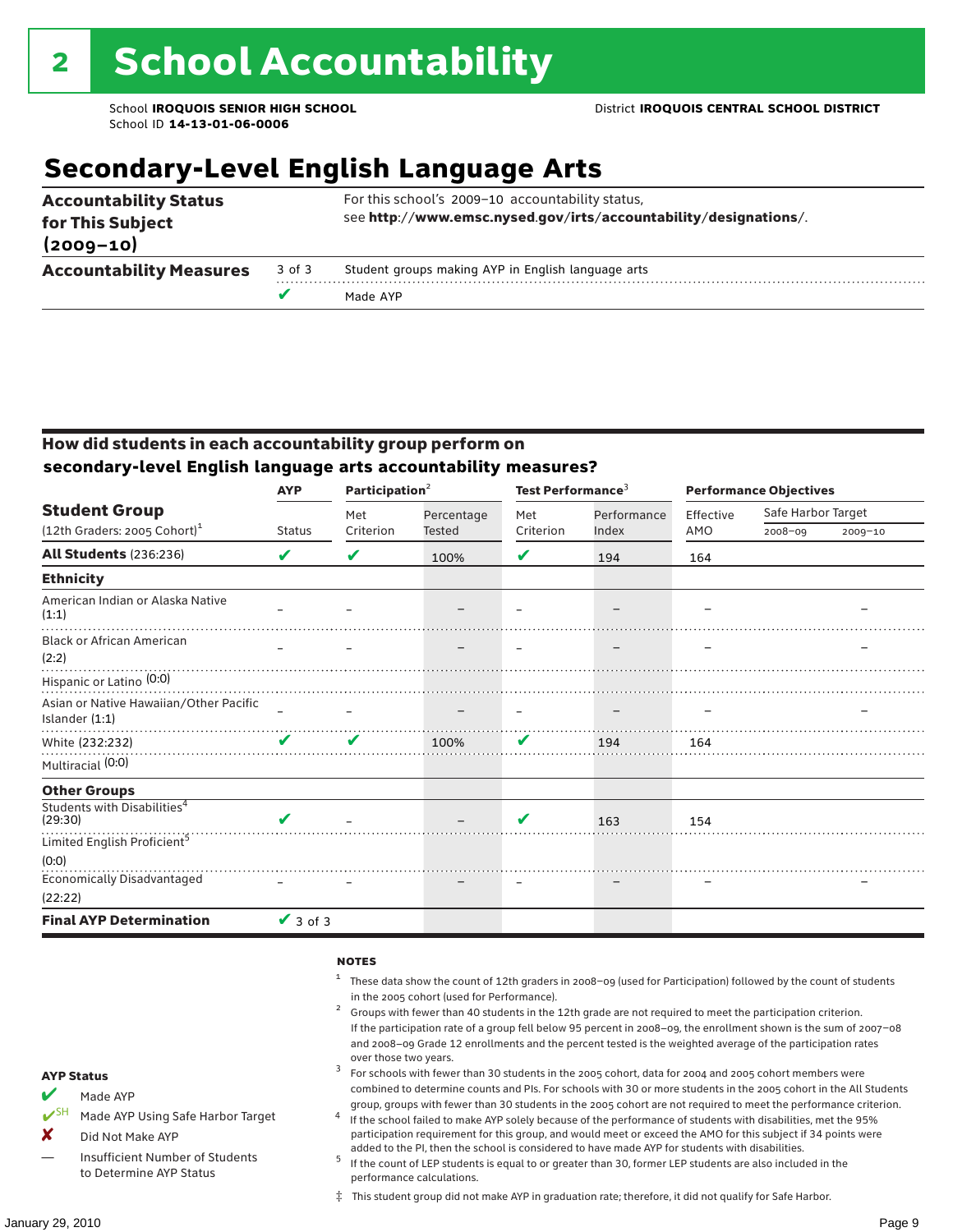### **Secondary-Level Mathematics**

| <b>Accountability Status</b><br>for This Subject<br>$(2009 - 10)$ |        | For this school's 2009-10 accountability status,<br>see http://www.emsc.nysed.gov/irts/accountability/designations/. |
|-------------------------------------------------------------------|--------|----------------------------------------------------------------------------------------------------------------------|
| <b>Accountability Measures</b>                                    | 3 of 3 | Student groups making AYP in mathematics                                                                             |
|                                                                   |        | Made AYP                                                                                                             |

#### How did students in each accountability group perform on **secondary-level mathematics accountability measures?**

|                                                          | <b>AYP</b>    | Participation <sup>2</sup> |               | Test Performance <sup>3</sup> |             | <b>Performance Objectives</b> |                    |         |
|----------------------------------------------------------|---------------|----------------------------|---------------|-------------------------------|-------------|-------------------------------|--------------------|---------|
| <b>Student Group</b>                                     |               | Met                        | Percentage    | Met                           | Performance | Effective                     | Safe Harbor Target |         |
| (12th Graders: 2005 Cohort) <sup>1</sup>                 | <b>Status</b> | Criterion                  | <b>Tested</b> | Criterion                     | Index       | AMO                           | $2008 - 09$        | 2009-10 |
| <b>All Students (236:236)</b>                            | V             | V                          | 100%          | V                             | 194         | 159                           |                    |         |
| <b>Ethnicity</b>                                         |               |                            |               |                               |             |                               |                    |         |
| American Indian or Alaska Native<br>(1:1)                |               |                            |               |                               |             |                               |                    |         |
| <b>Black or African American</b><br>(2:2)                |               |                            |               |                               |             |                               |                    |         |
| Hispanic or Latino <sup>(0:0)</sup>                      |               |                            |               |                               |             |                               |                    |         |
| Asian or Native Hawaiian/Other Pacific<br>Islander (1:1) |               |                            |               |                               |             |                               |                    |         |
| White (232:232)                                          |               | ✔                          | 100%          | V                             | 194         | 159                           |                    |         |
| Multiracial (0:0)                                        |               |                            |               |                               |             |                               |                    |         |
| <b>Other Groups</b>                                      |               |                            |               |                               |             |                               |                    |         |
| Students with Disabilities <sup>4</sup><br>(29:30)       | V             |                            |               | V                             | 163         | 149                           |                    |         |
| Limited English Proficient <sup>5</sup>                  |               |                            |               |                               |             |                               |                    |         |
| (0:0)                                                    |               |                            |               |                               |             |                               |                    |         |
| <b>Economically Disadvantaged</b>                        |               |                            |               |                               |             |                               |                    |         |
| (22:22)                                                  |               |                            |               |                               |             |                               |                    |         |
| <b>Final AYP Determination</b>                           | $\vee$ 3 of 3 |                            |               |                               |             |                               |                    |         |

#### **NOTES**

- <sup>1</sup> These data show the count of 12th graders in 2008–09 (used for Participation) followed by the count of students in the 2005 cohort (used for Performance).<br>Groups with fewer than 40 students in the 12th grade are not required to meet the participation criterion.
- If the participation rate of a group fell below 95 percent in 2008–09, the enrollment shown is the sum of 2007–08 and 2008–09 Grade 12 enrollments and the percent tested is the weighted average of the participation rates
- over those two years.  $^3$  For schools with fewer than 30 students in the 2005 cohort, data for 2004 and 2005 cohort members were combined to determine counts and PIs. For schools with 30 or more students in the 2005 cohort in the All Students
- group, groups with fewer than 30 students in the 2005 cohort are not required to meet the performance criterion. <sup>4</sup> If the school failed to make AYP solely because of the performance of students with disabilities, met the 95% participation requirement for this group, and would meet or exceed the AMO for this subject if 34 points were
- added to the PI, then the school is considered to have made AYP for students with disabilities.<br><sup>5</sup> If the count of LEP students is equal to or greater than 30, former LEP students are also included in the performance calculations.
- ‡ This student group did not make AYP in graduation rate; therefore, it did not qualify for Safe Harbor.

Made AYP

<del></del> I<sup>SH</sup> Made AYP Using Safe Harbor Target

X Did Not Make AYP

Insufficient Number of Students to Determine AYP Status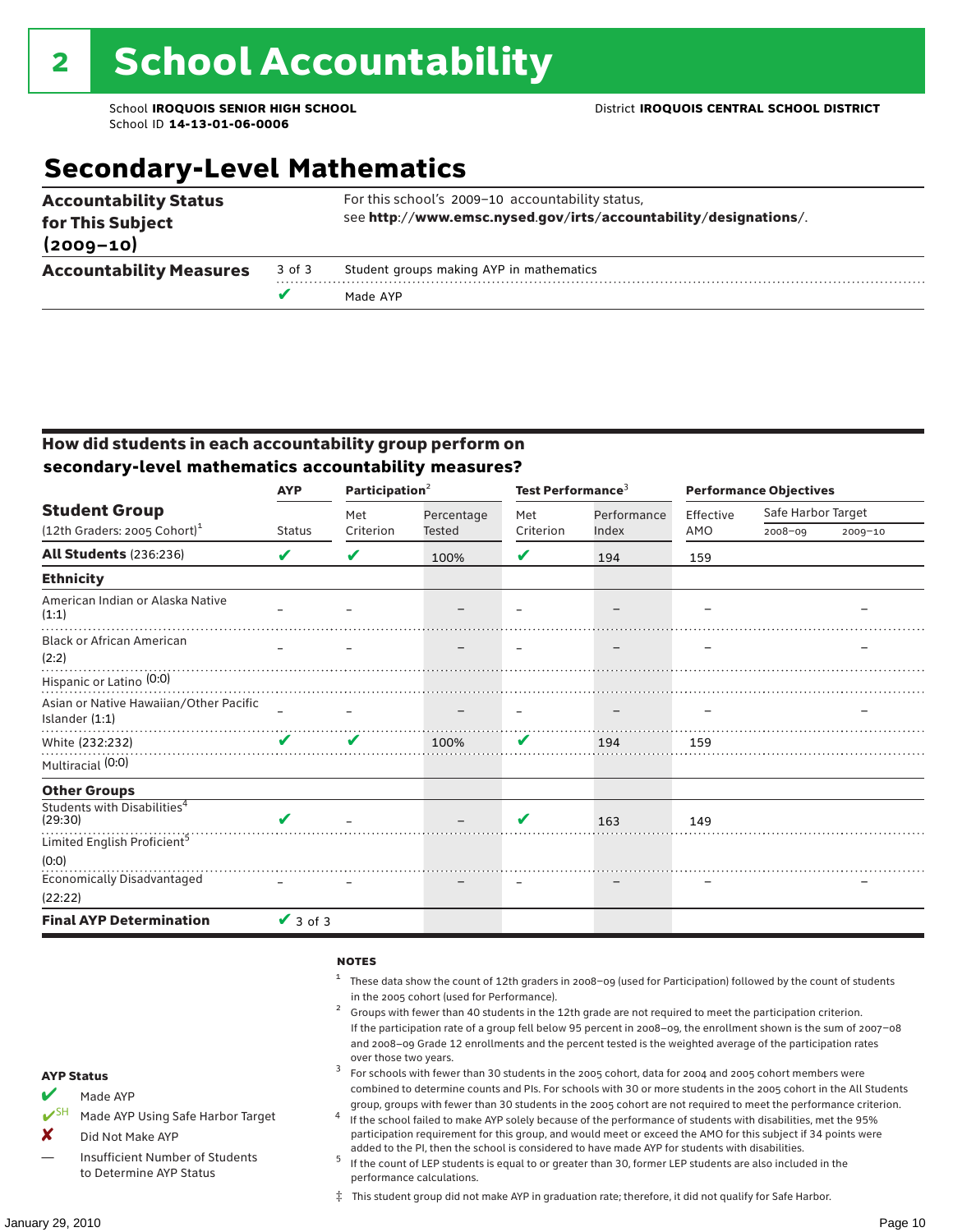# 2 School Accountability

School ID **14-13-01-06-0006**

School **IROQUOIS SENIOR HIGH SCHOOL** District **IROQUOIS CENTRAL SCHOOL DISTRICT**

### Graduation Rate

| see http://www.emsc.nysed.gov/irts/accountability/designations/.<br>for This Indicator<br>$(2009 - 10)$<br>Student groups making AYP in graduation rate<br><b>Accountability Measures</b><br>1 of 1 |  | Made AYP |
|-----------------------------------------------------------------------------------------------------------------------------------------------------------------------------------------------------|--|----------|
|                                                                                                                                                                                                     |  |          |
| For this school's 2009-10 accountability status,<br><b>Accountability Status</b>                                                                                                                    |  |          |

#### How did students in each accountability group perform on graduation rate accountability measures?

|                                                           |               | <b>Graduation</b>          |                   | <b>Objectives</b> |         |                 |
|-----------------------------------------------------------|---------------|----------------------------|-------------------|-------------------|---------|-----------------|
| <b>Student Group</b>                                      |               | Met                        | Graduation        | State             |         | Progress Target |
| (Cohort Count)                                            | AYP           | Criterion                  | Rate <sup>1</sup> | Standard          | 2008-09 | 2009-10         |
| <b>All Students (281)</b>                                 | V             | $\mathbf v$                | 96%               | 55%               |         |                 |
| <b>Ethnicity</b>                                          |               |                            |                   |                   |         |                 |
| American Indian or<br>Alaska Native (0)                   |               |                            | . <b>.</b> .      |                   |         |                 |
| Black or African<br>American (1)                          |               |                            |                   |                   |         |                 |
| Hispanic or<br>Latino (1)                                 |               |                            |                   |                   |         |                 |
| Asian or Native<br>Hawaiian/Other<br>Pacific Islander (0) |               |                            |                   |                   |         |                 |
| White (279)                                               |               | $\boldsymbol{\mathcal{L}}$ | 96%               | 55%               |         |                 |
| Multiracial (0)                                           |               |                            |                   |                   |         |                 |
| <b>Other Groups</b>                                       |               |                            |                   |                   |         |                 |
| Students with<br>Disabilities (25)                        |               |                            |                   |                   |         |                 |
| Limited English<br>Proficient <sup>2</sup> (0)            |               |                            |                   |                   |         |                 |
| Economically<br>Disadvantaged (18)                        |               |                            |                   |                   |         |                 |
| <b>Final AYP</b><br><b>Determination</b>                  | $\vee$ 1 of 1 |                            |                   |                   |         |                 |
| <b>NOTES</b>                                              |               |                            |                   |                   |         |                 |

<sup>1</sup> Percentage of the 2004 cohort that earned a local or Regents diploma by August 31, 2008.<br><sup>2</sup> If the count of LEP students is equal to or greater than 30, former LEP students are also included in the performance calculations.

### Graduation Rate Information

For a school or a district to make AYP in graduation rate, the percentage of 2004 graduation-rate total cohort members earning a local or Regents diploma by August 31, 2008 for the "All Students" group must equal or exceed the Graduation-Rate Standard or the Graduation-Rate Progress Target for 2008–09.

The Graduation Rate Standard is the criterion value that represents a minimally satisfactory percentage of cohort members earning a local diploma. The State Graduation-Rate Standard for the 2004 cohort is 55 percent. The Commissioner may raise the Graduation-Rate Standard at his discretion in future years.

The 2008–09 Graduation-Rate Progress Target is calculated by adding one point to the percentage of the 2003 cohort earning a local or Regents diploma by August 31, 2007. The 2009–10 Graduation-Rate Progress Target is calculated by adding one point to the percentage of the 2004 cohort earning a local or Regents diploma by August 31, 2008. This target is provided for each group whose percentage earning a local or Regents diploma by August 31, 2008 is below the Graduation-Rate Standard in 2008–09 (55%). Groups with fewer than 30 cohort members are not subject to this criterion.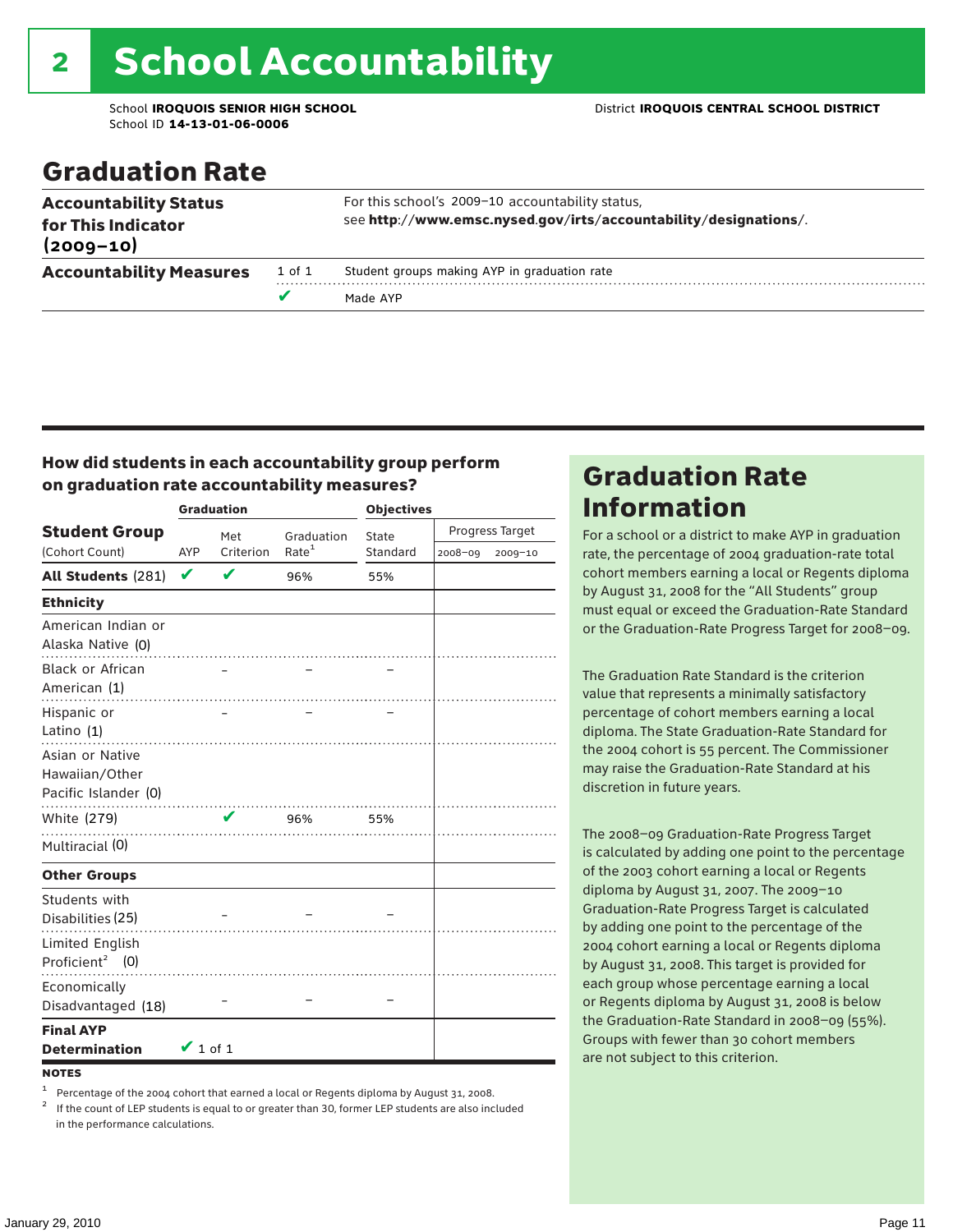### Summary of 2008–09 School Performance

Performance on the State assessments in English language arts, mathematics, and science at the elementary and middle levels is reported in terms of mean scores and the percentage of tested students scoring at or above Level 2, Level 3, and Level 4. Performance on the State assessments in ELA and mathematics at the secondary level is reported in terms of the percentage of students in a cohort scoring at these levels.

| <b>Secondary Level</b> |     | Percentage of students that<br>scored at or above Level 3 |      |  |  |  |  |
|------------------------|-----|-----------------------------------------------------------|------|--|--|--|--|
|                        | 0%  | 50%                                                       | 100% |  |  |  |  |
| English                | 94% |                                                           | 241  |  |  |  |  |
| <b>Mathematics</b>     | 95% |                                                           | 241  |  |  |  |  |

#### School **IROQUOIS SENIOR HIGH SCHOOL** District **IROQUOIS CENTRAL SCHOOL DISTRICT**

#### About the Performance Level Descriptors

#### Level 1: Not Meeting Learning Standards.

Student performance does not demonstrate an understanding of the content expected in the subject and grade level.

#### Level 2: Partially Meeting Learning Standards.

Student performance demonstrates a partial understanding of the content expected in the subject and grade level.

#### Level 3: Meeting Learning Standards.

Student performance demonstrates an understanding of the content expected in the subject and grade level.

#### Level 4: Meeting Learning Standards with Distinction.

Student performance demonstrates a thorough understanding of the content expected in the subject and grade level.

#### How are Need/Resource Capacity (N/RC) categories determined?

Districts are divided into high, average, and low need categories based on their ability to meet the special needs of their students with local resources. Districts in the high need category are subdivided into four categories based on enrollment size and, in some cases, number of students per square mile. More information about the categories can be found in the *Report to the Governor and the Legislature on the Educational Status of the State's Schools* at www.emsc.nysed.gov/irts.

#### What are Similar Schools?

In this section, this school's performance is compared with that of similar schools.

Within each N/RC category, the Department identifies Similar Schools: schools that serve similar students and have similar resources. Each school report card compares the school's performance with that of similar schools. The following factors are considered in grouping schools: a) the grade level served by the school and b) rates of student poverty and limited English proficiency. Student poverty levels are indicated by determining the percentage of children in each school who participate in the free-lunch program. By combining these factors, a measure of student need is created and used to place schools into relatively low (lowest quartile), relatively high (highest quartile), and typical (mid-range) groups.

#### This School's Similar Schools Group: **49**

All schools in this group are secondary level schools in school districts with average student needs in relation to district resource capacity.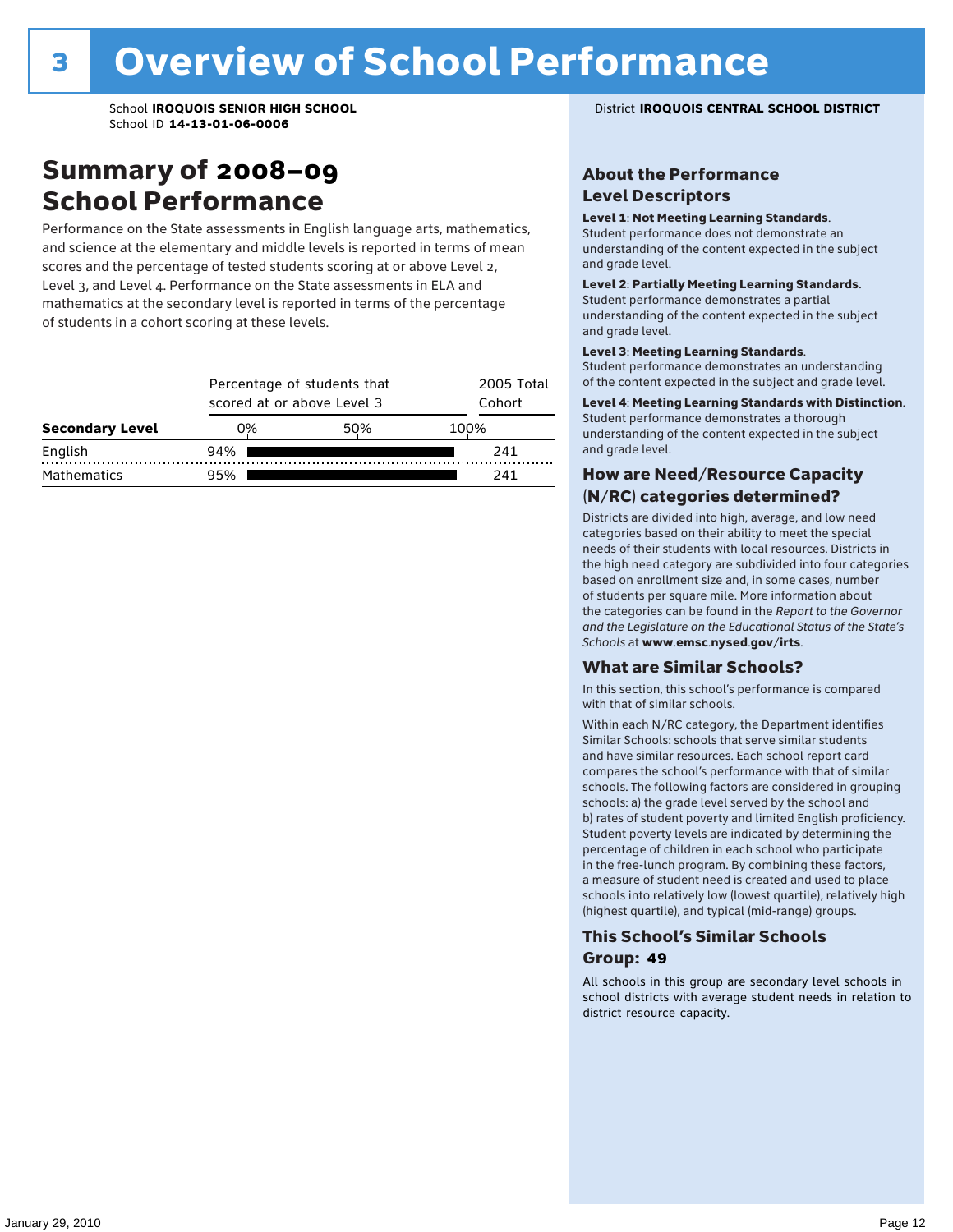# <sup>3</sup> Overview of School Performance

School ID **14-13-01-06-0006**

### **This School's Total Cohort\* Results in Secondary-Level English after Four Years of Instruction**

|                                                   | <b>This School</b>              |         |         | <b>Similar Schools</b>          |         |         |  |
|---------------------------------------------------|---------------------------------|---------|---------|---------------------------------|---------|---------|--|
|                                                   | Percentage scoring at level(s): |         |         | Percentage scoring at level(s): |         |         |  |
|                                                   | $2 - 4$                         | $3 - 4$ | 4       | $2 - 4$                         | $3 - 4$ | 4       |  |
| 100%<br>$\blacksquare$ 2005 Cohort<br>2004 Cohort | 96% 98%                         | 94% 96% | 67% 62% | 93% 92%                         | 91% 90% | 49% 43% |  |

| <b>Results by</b>                 | 2005 Cohort  |                                 |         |     | 2004 Cohort** |         |                                 |     |
|-----------------------------------|--------------|---------------------------------|---------|-----|---------------|---------|---------------------------------|-----|
|                                   | Number       | Percentage scoring at level(s): |         |     | Number        |         | Percentage scoring at level(s): |     |
| <b>Student Group</b>              | of Students  | $2 - 4$                         | $3 - 4$ | 4   | of Students   | $2 - 4$ | $3 - 4$                         | 4   |
| <b>All Students</b>               | 241          | 96%                             | 94%     | 67% | 281           | 98%     | 96%                             | 62% |
| Female                            | 111          | 97%                             | 96%     | 77% | 135           | 98%     | 97%                             | 71% |
| Male                              | 130          | 95%                             | 92%     | 58% | 146           | 97%     | 96%                             | 53% |
| American Indian or Alaska Native  | $\mathbf{1}$ |                                 |         |     |               |         |                                 |     |
| <b>Black or African American</b>  | 2            |                                 |         |     | 1             |         |                                 |     |
| Hispanic or Latino                |              |                                 |         |     |               |         |                                 |     |
| Asian or Native Hawaiian/Other    |              |                                 |         |     |               |         |                                 |     |
| Pacific Islander                  | 1            |                                 |         |     |               |         |                                 |     |
| White                             | 237          |                                 |         |     | 279           |         |                                 |     |
| Multiracial                       |              |                                 |         |     |               |         |                                 |     |
| Small Group Totals                | 241          | 96%                             | 94%     | 67% | 281           | 98%     | 96%                             | 62% |
| <b>General-Education Students</b> | 211          | 97%                             | 97%     | 75% | 256           | 99%     | 99%                             | 67% |
| <b>Students with Disabilities</b> | 30           | 90%                             | 73%     | 7%  | 25            | 80%     | 72%                             | 12% |
| English Proficient                | 241          | 96%                             | 94%     | 67% | 281           | 98%     | 96%                             | 62% |
| Limited English Proficient        |              |                                 |         |     |               |         |                                 |     |
| Economically Disadvantaged        | 24           | 92%                             | 83%     | 38% | 18            | 94%     | 83%                             | 56% |
| Not Disadvantaged                 | 217          | 97%                             | 95%     | 70% | 263           | 98%     | 97%                             | 62% |
| Migrant                           |              |                                 |         |     |               |         |                                 |     |
| Not Migrant                       | 241          | 96%                             | 94%     | 67% | 281           | 98%     | 96%                             | 62% |

**NOTES** 

The – symbol indicates that data for a group of students have been suppressed. If a group has fewer than five students,

data for that group and the next smallest group(s) are suppressed to protect the privacy of individual students.

| <b>Other</b>                        | 2005 Cohort           |         |                                        |  | 2004 Cohort |                                                               |  |  |
|-------------------------------------|-----------------------|---------|----------------------------------------|--|-------------|---------------------------------------------------------------|--|--|
| <b>Assessments</b>                  | Number<br>of Students | $2 - 4$ | Number scoring at level(s):<br>$3 - 4$ |  |             | Number scoring at level(s):<br>of Students<br>$2 - 4$<br>$-4$ |  |  |
| New York State Alternate Assessment |                       |         |                                        |  |             |                                                               |  |  |

(NYSAA): High School Equivalent \*\*\*

\* A total cohort consists of all students who first entered Grade 9 in a particular year, and all ungraded students with disabilities who reached their seventeenth birthday in that year, and were enrolled in the school/district for five months. Students are excluded from the cohort if they transferred to another school district, nonpublic school, or criminal justice facility, or left the U.S. and its territories or died before the report date. Statewide total cohort also includes students who were enrolled for fewer than five months.

\*\* 2004 cohort data are those reported in the 2007-08 *Accountability and Overview Report*.

\*\*\* The majority of cohort members took an older version of the NYSAA, developed before 2007.